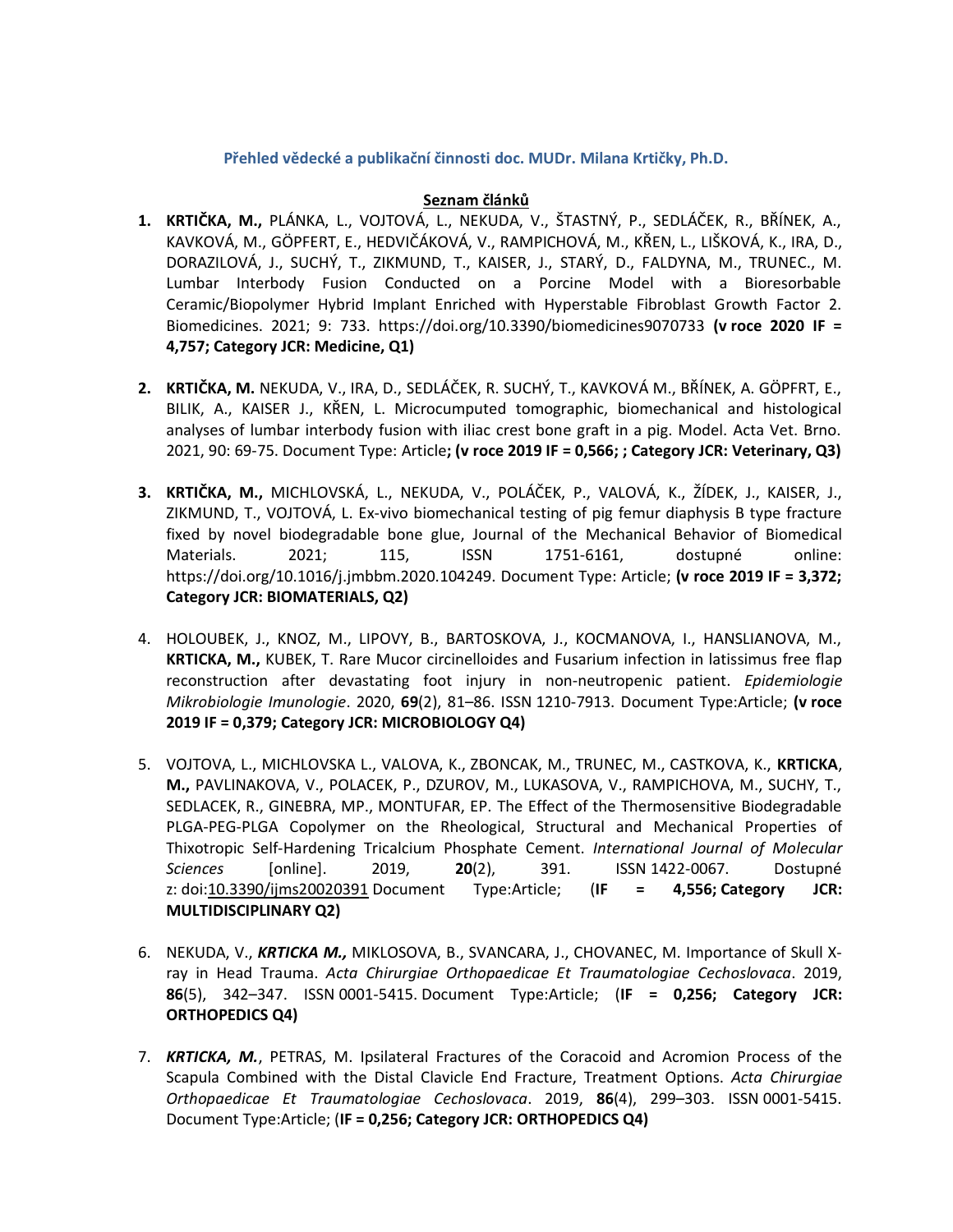- 8. *KRTICKA, M.*, IRA, D., FLEK, M., SVANCARA, J., PIKULA, R. A Comparative Study of Conservative Functional Treatment versus Acute Ligamentous Repair in Simple Dislocation of the Elbow in Adults. *Indian Journal of Orthopaedics* [online]. 2018, **52**(6), 584–589. ISSN 0019-5413. Dostupné z: doi[:10.4103/ortho.IJOrtho\\_578\\_16](https://doi.org/10.4103/ortho.IJOrtho_578_16) Document Type:Article**; (IF = 0,978; Category JCR: ORTHOPEDICS Q4)**
- 9. *KRTICKA, M.,* D. IRA, V. NEKUDA, J. SVANCARA a M. MASEK. Effect of Negative Pressure Wound Therapy on Infectious Complications in Grade III Open Fractures. *Acta Chirurgiae Orthopaedicae Et Traumatologiae Cechoslovaca*. 2016, **83**(2), 117–122. ISSN 0001-5415. Document Type:Article**; (IF = 0,560; Category JCR: ORTHOPEDICS Q4)**
- 10. *KRTICKA, M.,* IRA, D., BILIK, A., ROTSCHEIN, P., SVANCARA, J. Fasciotomy closure using negative pressure wound therapy in lower leg compartment syndrome. *Bratislava Medical Journal-Bratislavske Lekarske Listy* [online]. 2016, **117**(12), 710–714. ISSN 0006-9248. Dostupné z: doi[:10.4149/BLL\\_2016\\_136](https://doi.org/10.4149/BLL_2016_136) Document Type:Article**; (IF = 0,667; Category JCR: MEDICINE, GENERAL & INTERNAL Q3)**
- 11. *KRTICKA, M.,* IRA, D. Isolated Displaced Fracture of the Acromion Case Report. *Acta Chirurgiae Orthopaedicae Et Traumatologiae Cechoslovaca*. 2016, **83**(3), 194–197. ISSN 0001-5415. Document Type:Article**; (IF = 0,560; Category JCR: ORTHOPEDICS Q4)**
- 12. BILIK, A., **KRTICKA, M.,** KVASNICKA, P. Traumatic haemarthrosis of the knee indication to acute arthroscopy. *Bratislava Medical Journal-Bratislavske Lekarske Listy* [online]. 2012, **113**(4), 243– 245. ISSN 0006-9248. Dostupné z: doi[:10.4149/BLL\\_2012\\_056](https://doi.org/10.4149/BLL_2012_056) Document Type:Article**; (IF = 0,472; Category JCR: MEDICINE, GENERAL & INTERNAL Q4)**
- 13. IRA, D., CIZMAR, I., **KRTICKA, M.**, DRAC, P., BORTLICEK, Z., MASEK, M. Early Suture Versus Ligamentoplasty of Scapholunate Ligament Injury: Comparison of Clinical Results. *Acta Chirurgiae Orthopaedicae Et Traumatologiae Cechoslovaca*. 2011, 78(2), 149–155. ISSN 0001- 5415. Document Type:Article; (IF 1,628 v roce 2009, Category JCR: Orthopedics Q2)
- 14. ADAM, Z., J. SKŘIČKOVA, **M. KRTIČKA**, Z. ŘEHAK, R. KOUKALOVA, A. ŠPRLAKOVA, M. KREJČI, L. POUR, Z. ADAMOVA, E. POUROVA a Z. KRAL. Remission of steroid-resistant Still's disease treated with anakinra, evidenced by FDG-PET/CT examination: Case report. *Vnitrni Lekarstvi*. 2017, **63**(12), 987–997.
- 15. *KRTICKA, M*., L. PLÁNKA, D. IRA, M. MASEK a P. GÁL. The Czech Republic Register of Injuries (URCR)--experience with the database management in the Brno Faculty Hospital. *Rozhledy v chirurgii: měsíčník Československé chirurgické společnosti*. 2009, **88**(12), 716–719.
- 16. KRÁL Z., KREJČÍ M., ŘEHÁK Z., KOUKALOVÁ R., POUR L., *KRTIČKA M***.**, ADAM Z. Stillova nemoc vzácné autoinflamatorní onemocnění dospělých: popis případu a přehled léčebných možností. Transfuze Hematol Dnes. 2020;26(3):320–326.
- 17. *KRTIČKA, M***.**, M. CHOVANEC, P. SMÉKAL, M. ŠTORK a L. POUR. Využití metody stabilní osteosyntézy u pacientů s mnohočetným myelomem a pato logickou zlomeninou dlouhých kostí, retrospektivní zhodnocení použité terapie. *Úrazová chirurgie*. 2019, **26**(1), 199-203.
- 18. *KRTIČKA, M***.,** M. PETRÁŠ, M. CHOVANEC, P. SMÉKAL a A. BILIK. Zlomeniny dnes axis u seniorů, náš terapeutický přístup. *Úrazová chirurgie*. 2019, **26**(1), 226-230.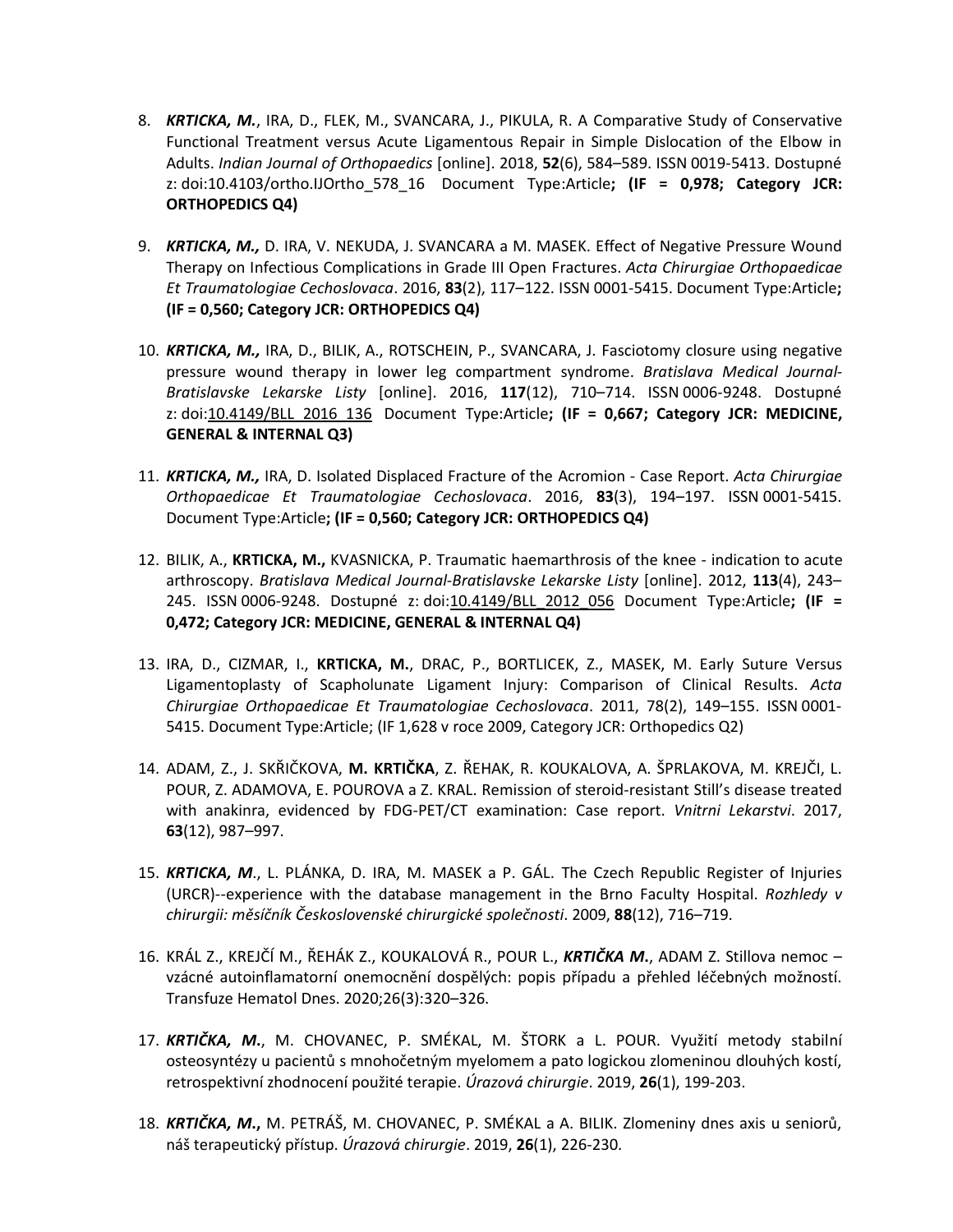- 19. SMÉKAL, P., **M**. **KRTIČKA**, P. MATONOHA, D. IRA a M. MAŠEK. Akutní dislokace peroneálních šlach – souborný referát. *Úrazová chirurgie*. 2017, **24**(1). ISSN 1211-7080.
- 20. HLAVÁČ, J., **M. KRTIČKA**, D. IRA a M. MAŠEK. Poranění sleziny konzervativní vs. operační terapie. *Úrazová chirurgie*. 2017, **24**(2), 59-65.
- 21. ULMAN, R., **M. KRTIČKA** a D. IRA. Zhodnocení střednědobých výsledků operačního řešení zlomenin krčku talu na Klinice úrazové chirurgie Fakultní nemocnice Brno. *Úrazová chirurgie*. 2017, **25**(4), 154-160.
- 22. PIKULA, R., D. IRA, **M. KRTIČKA**, M. KÝR, M. MAŠEK a P. NESTROJIL. Osteonekróza hlavice humeru při operačním řešení intraartikulárních zlomenin proximálního humeru PHILOS dlahou. *[Úrazová](http://www.medvik.cz/bmc/view.do?gid=8913)  [chirurgie](http://www.medvik.cz/bmc/view.do?gid=8913)*. 2013, **21**(3), 80-86.
- 23. PIKULA, R., D. IRA, **M. KRTIČKA**, M. KÝR a M. MAŠEK**.** Chirurgické ošetření intraartikulárních zlomenin proximálního humeru. *[Úrazová chirurgie](http://www.medvik.cz/bmc/view.do?gid=8913)*. 2013, **21**(3), 71-79.
- 24. *KRTIČKA, M***.**, D. IRA, A. BILIK, J. RAGAN a M. MAŠEK. Akutní luxace loketního kloubu. *Ortopedie.* 2012, **6**(4), 169-75.
- 25. ANDRES, J., L. PLÁNKA, **M. KRTIČKA**, S. KRATOCHVÍLOVÁ, J. KŘENEK, J. RÜCKER, K. POLÁČKOVÁ, B. TUROŠÍKOVÁ a J. FRIČ. Experience from In-depth Analysis of Road Accidents. *Transaction on transport sciences*. 2012, **5**(4), 171-178.
- 26. IRA, D., **M. KRTIČKA**, A. BILIK, M. MAŠEK a V. BÉREŠ. Skafolunátní disociace. *Ortopedie.* 2011, 2, 75-82.
- 27. IRA, D., J. KOVAŘÍK, **M. KRTIČKA**, M. MAŠEK a Z. BORTLÍČEK. Komplikace zlomenin metakarpů po operační stabilizaci miniinstrumentáriem. *Úrazová chirurgie*. 2010, **18**(1), 1-6.
- 28. KVASNIČKA, P., A. BILIK a **M. KRTIČKA.** Výhody artroskopické náhrady LCA šlachami hamstringů. *Úrazová chirurgie*. 2009, **17**(2),127-135.

#### **Kapitola v knize**

- **1.) Krtička M**, Mašek M. Využití podtlakové terapie v traumatologii, s. 108-124 in Šimek M, Bém R. a kol. Podtlaková léčba ran. Maxdorf, Praha 2013; ISBN 978-80-7345-352-7
- **2.) Krtička M**, Plánka L, Béreš V. Zdravotní následky z dopravních nehod, s. 106-142 in Andres J a kol. Hloubková analýza dopravních nehod. Typo Art Přes, Brno 2015; ISBN 978-80-88074-26-7
- **3.)** Plánka L, Škvařil J, **Krtička M**, Starý D, Bibrová Š. Metodika práce s veřejností. Fakultní nemocnice v Motole, Praha 2016, 23 stran; ISBN 978-80-87347-29-4

# **Publikovaný abstrakt v časopise:**

- **1.) Krtička M**, Béreš V, Nekuda V, Ira D, Mašek M, Švancara J, Štouračová A: Is the injury mechanism indication to perform acute whole body computed tomography (CT) in triage positive trauma patient?. Eur J Trauma Emerg Surg 2012; 38 (SUPPL1): S191
- **2.) Krtička M**, Ira D, Bilik A, Nekuda V, Mašek M. Podtlaková terapie u závažných otevřených zlomenin, ano či ne?. Hojení ran 7(S1): 32-33, 2013